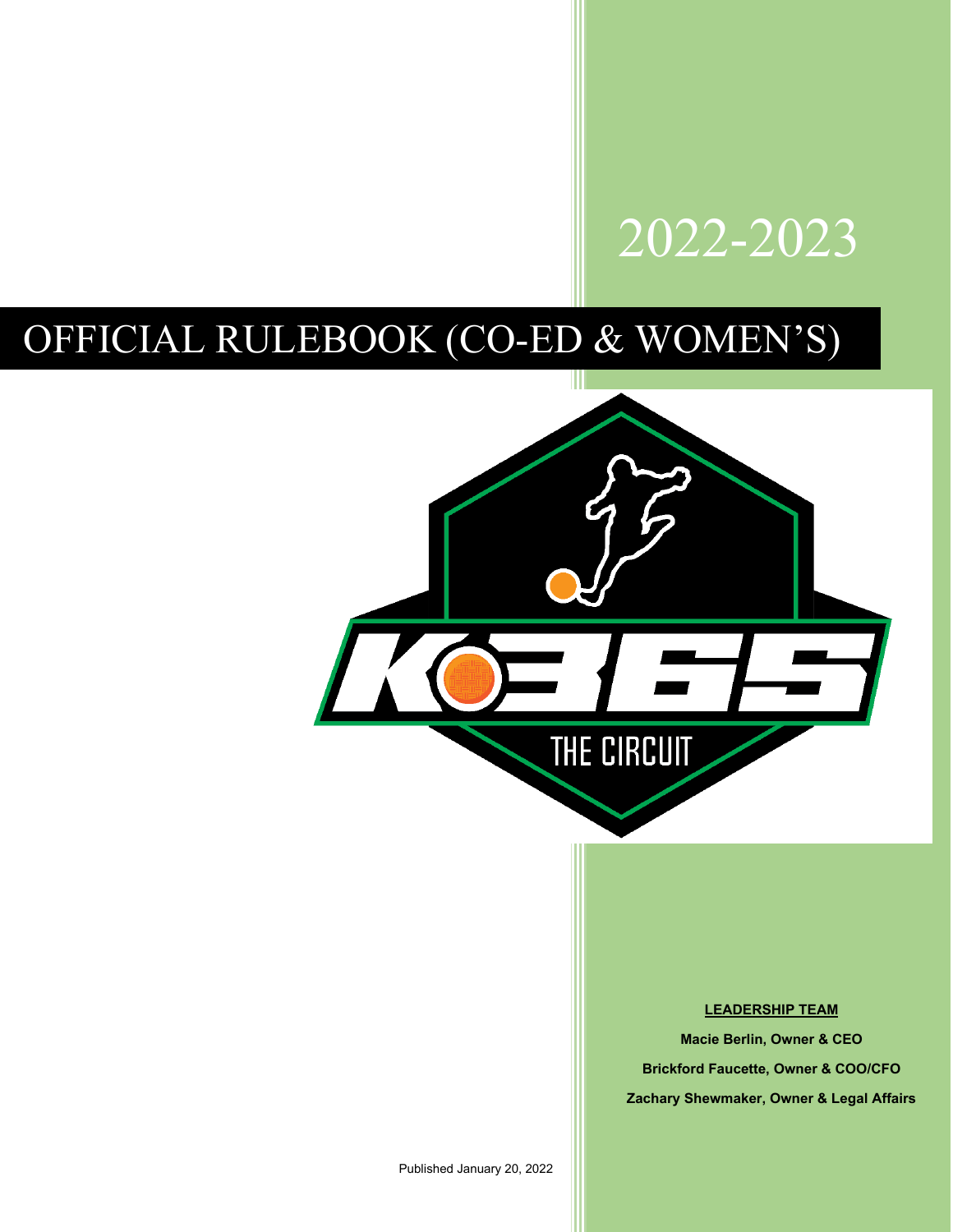# **TABLE OF CONTENTS**

- 1. INTRODUCTION
	- 1.1. SPIRIT OF THE GAME
	- 1.2. SPORTSMANSHIP
	- 1.3. HATE SPEECH
- 2. DEFINITIONS (NOT INDIVIDUALLY LISTED)
- 3. FIELD & EQUIPMENT
	- 3.1. PLAYING FIELD
	- 3.2. SIDELINES
	- 3.3. EQUIPMENT
- 4. ROSTERS & LINEUPS
	- 4.1. GENERALLY
	- 4.2. KICKING LINEUP
	- 4.3. DEFENSIVE LINEUP
	- 4.4. INJURIES & SUBSTITUTIONS
	- 4.5. SUBSTITUTIONS GENERALLY
	- 4.6. EJECTION
- 5. PLAYING THE GAME
	- 5.1. GENERAL GAME MANAGEMENT
	- 5.2. POOL PLAY GAMES
	- 5.3. ELIMINATION GAMES
	- 5.4. CIRCUIT OVERTIME (COT)
	- 5.5. CIRCUIT OVERTIME (COT) SHOOTOUT
	- 5.6. PITCHING (BALLS, STRIEKS, FOULS & WALKS)
	- 5.7. KICKING
	- 5.8. BASERUNNING (RUNNING LANE, SAFETY BASE, FORCE PLAYS, TAGGING UP)
- 6. ENCROACHMENT, OBSTRUCTION & INTERFERENCE
	- 6.1. ENCROACHMENT
	- 6.2. OBSTRUCTION & INDUCEMENT
	- 6.3. INTERFERENCE
- 7. OVERTHROWS & DEAD BALLS
- 8. DISCIPLINE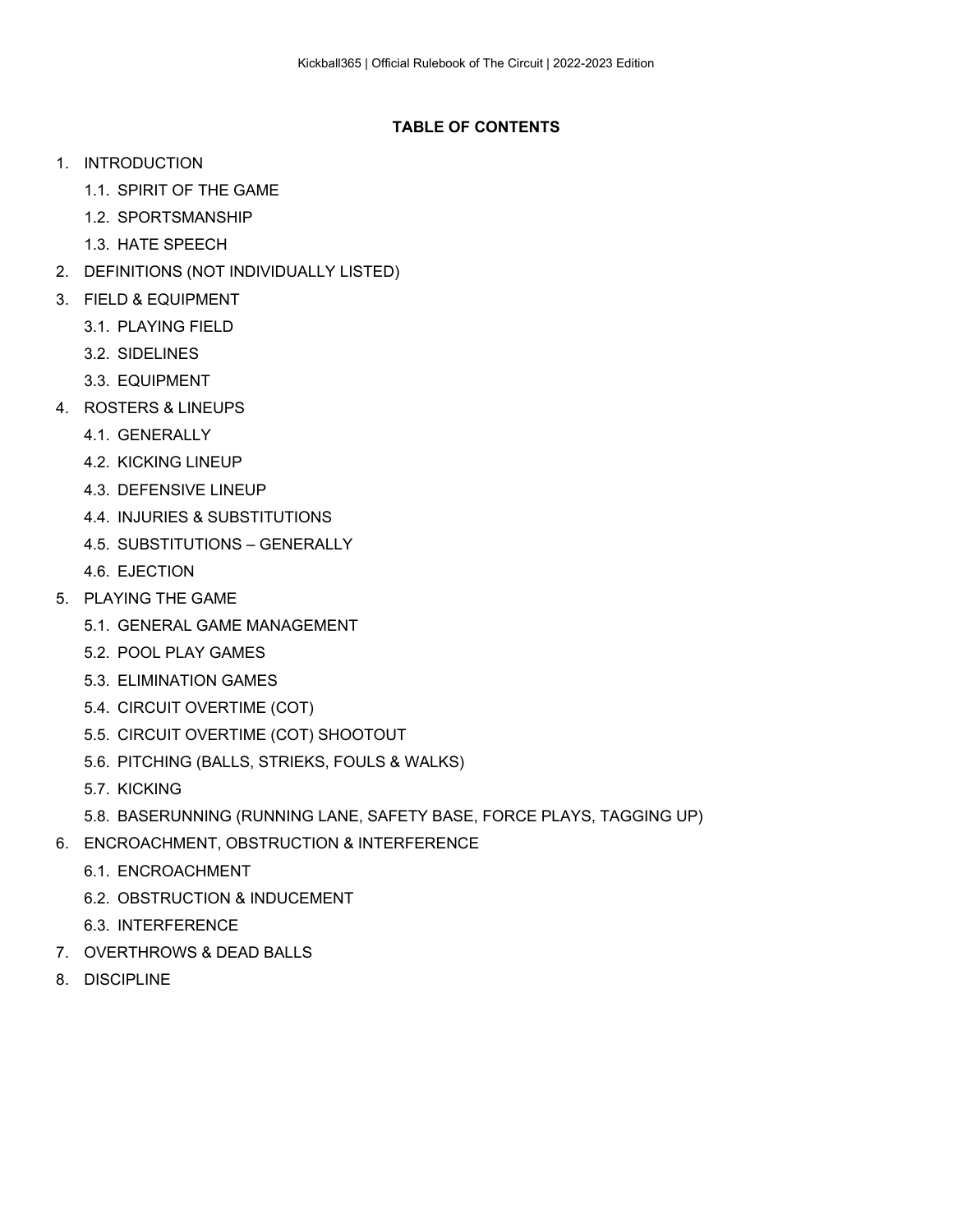# 1. INTRODUCTION

Kickball365 ("K365") believes in and promotes competition rooted in fairness, sportsmanship, and fun. Captains/coaches, players, referees, and fans must conduct themselves in a respectful and professional manner during every Circuit Event ("Event"). Long story short: always treat everyone with respect. Failure to follow this general rule, or the other rules set forth in this document, may result in disciplinary action. K365 has the right to discipline any players, coaches, spectators, referees, or others who attend a K365 Event for failing to adhere to the rules set forth in this rulebook.

# 1.1.SPIRIT OF THE GAME

Captains/Coaches and players are responsible for competing in a fair, ethical and respectful way during an Event. Unsportsmanlike behavior or a failure to compete within this "Spirt of the Game" may result in discipline, including suspensions or expulsions from future Events. All disciplinary decisions will be made by the K365 on a case-by-case basis.

#### 1.2.SPORTSMANSHIP

Sportsmanship is fair and generous behavior or treatment of others during a sports contest. K365 does not and will not tolerate a lack of sportsmanship. Unsportsmanlike behavior includes but is not limited to: (i) attempting to force or coerce another team or player into an error, foul, or penalty; (ii) yelling or cursing at another player, team, referee, etc.; (iii) fighting or taunting; or (iv) otherwise lewd or obscene behavior.

#### 1.3. HATE SPEECH

K365 has a zero-tolerance policy for hate speech and/or intimidation or violence toward an individual or group. We define hate speech as a direct attack on what other institutions have defined as protected characteristics. These protected characteristics include race, ethnicity, national origin, disability, religious affiliation, caste, sexual orientation, sex, gender identity and serious disease. These attacks include overt violence, dehumanizing speech, harmful stereotypes, expressions of disgust and calls for exclusion. Individuals and groups who participate in hate speech in any virtual or physical space associated with K365, despite any intention, will immediately be removed from the organization indefinitely. K365 will not issue any warnings for a violation of this zero-tolerance policy.

# 2. DEFINITITIONS

- 2.1. **Backstop:** A registered player or coach who has paid the proper Event registration fee and who is designated by the defensive team to return pitched balls to the pitcher.
- 2.2. **Base Coach:** A registered player or coach who has paid the proper Event registration fee designated by the kicking team to stand in foul territory and coach first and third base. A team may not have more than one base coach at first or third base at any time.
- 2.3. **Base Path:** The most direct path from one base to the next established once a baserunner begins to advance to the next base. A player advancing to a base may not deviate more than four (4) feet to the right or left of the base path, once established, in order to avoid a defensive attempt to tag or peg the runner with the ball.
- 2.4. **Catcher's Zone:** The area bounded on the left and right by the borders of the Kicking Box, on the front by the back of the Kicker, and on the rear by the limits of the field.
- 2.5. **Circuit Event:** An event using the Official Rulebook of K365 and sanctioned or hosted by the Circuit.
- 2.6. **Circuit Overtime (COT):** The additional innings needed to complete an elimination game that remains tied at the end of regulation.
- 2.7. **COT Shootout:** The extra time after two COT innings more particularly described in Section 5.5.
- 2.8. **Dead Ball:** A stoppage of active play. Only the Game Head Referee (GHR) may call a dead ball.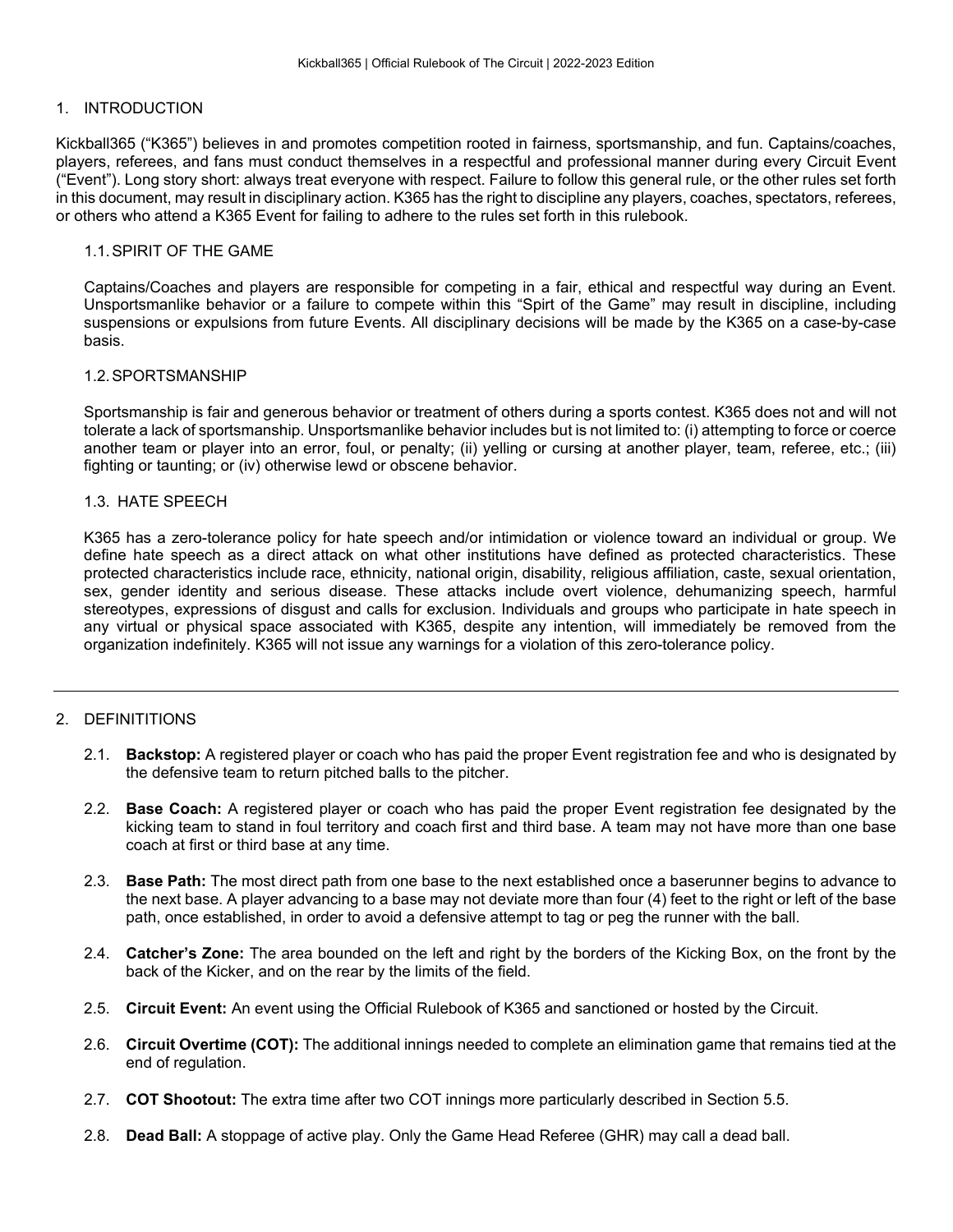- 2.9. **Double Walk:** A walk where the pitcher does not throw a pitch to the kicker or the pitcher throws four straight balls before throwing a strike to the kicker.
- 2.10. **Elimination Game:** A game in which the winning team advances and the losing team is eliminated from the Event.
- 2.11. **Encroachment Line:** The 84'10.2" line stretching outside corner of third base on the foul line to the outside corner of first base on foul line.
- 2.12. **End of Game:** If the away team is leading at the end of the final inning, the game is over and the away team wins. If the home team is leading after the top of the final inning – i.e., after no new innings will be called because of time or the top of the fifth (5<sup>th</sup>) inning in a pool play game or the sixth (6<sup>th</sup>) inning in an elimination game – then game is over and the home team wins and the bottom of the inning will not be played. If the home team takes the lead during the bottom of the final inning, the game is over immediately, and the home team wins at the end of the play that gives the home team the lead.
- 2.13. **Event Head Referee (EHR):** The individual who oversees and manages all referees at an Event.
- 2.14. **Event Roster:** A team's roster of no more than 20 players registered for the event, excluding registered nonplaying coaches.
- 2.15. **Fielding Lineup:** At least eight (8) four (4) male and four (4) female in co-ed and no more than ten (10) six (6) male and at least four (4) female – players on defense.
- 2.16. **Foul Territory:** The area outside the first and third base lines as they extend into the outfield and behind home plate. The foul lines are fair territory.
- 2.17. **Game Head Referee (GHR):** The home plate referee in charge of final decisions during a game.
- 2.18. **Game Referee:** A referee who is not the GHR but assists the GHR during a game.
- 2.19. **Kicked Ball:** A ball kicked into play by a kicker that has not yet been touched by the defense or been established as a foul ball.
- 2.20. **Kicker's Box:** The area shaped like a rectangle with the front of the box aligned with the front of home plate and the back of the box aligned with the sideline cones behind home plate.
- 2.21. **Kicking Lineup:** A team's offensive kicking lineup containing no more than 15 players, and at least four (4) women for a co-ed game.
- 2.22. **Mercy Rule - Pool Play Game:** If either team is leading by 10 runs or more at the end of the third inning, or any subsequent inning, during a pool play game, the game is over.
- 2.23. **Mercy Rule - Elimination Game:** If either team is leading by 10 runs or more at the end of the fourth inning, or any subsequent inning, during an elimination game, the game is over.
- 2.24. **Non-Playing Team Coach:** A non-playing, properly registered team representative who is not the Team Captain. Each team may have up to two (2) non-playing team coaches.
- 2.25. **Overthrow:** An Overthrow is a defensive attempt (e.g., throw, pass, or kick) that fails to result in an out and continues into foul territory at first base, third base, or home plate. An overthrow can occur at base except second base. An overthrow occurs and is a dead ball when the ball touches any part of foul territory – i.e., the ground, a net, a wall, a team bench, etc. For further explanation, see Section 7.
- 2.26. **Pitcher's Circle:** The 12' circle in the center of the infield with the pitcher's mound on the Encroachment Line.
- 2.27. **Pitcher's Plant Foot Zone:** The back half of the pitcher's mound behind the encroachment line. All pitches, when thrown, must start and finish within this zone – i.e., no part of the pitcher may cross over the encroachment line after throwing a pitch that has not yet been kicked or reached the kicker.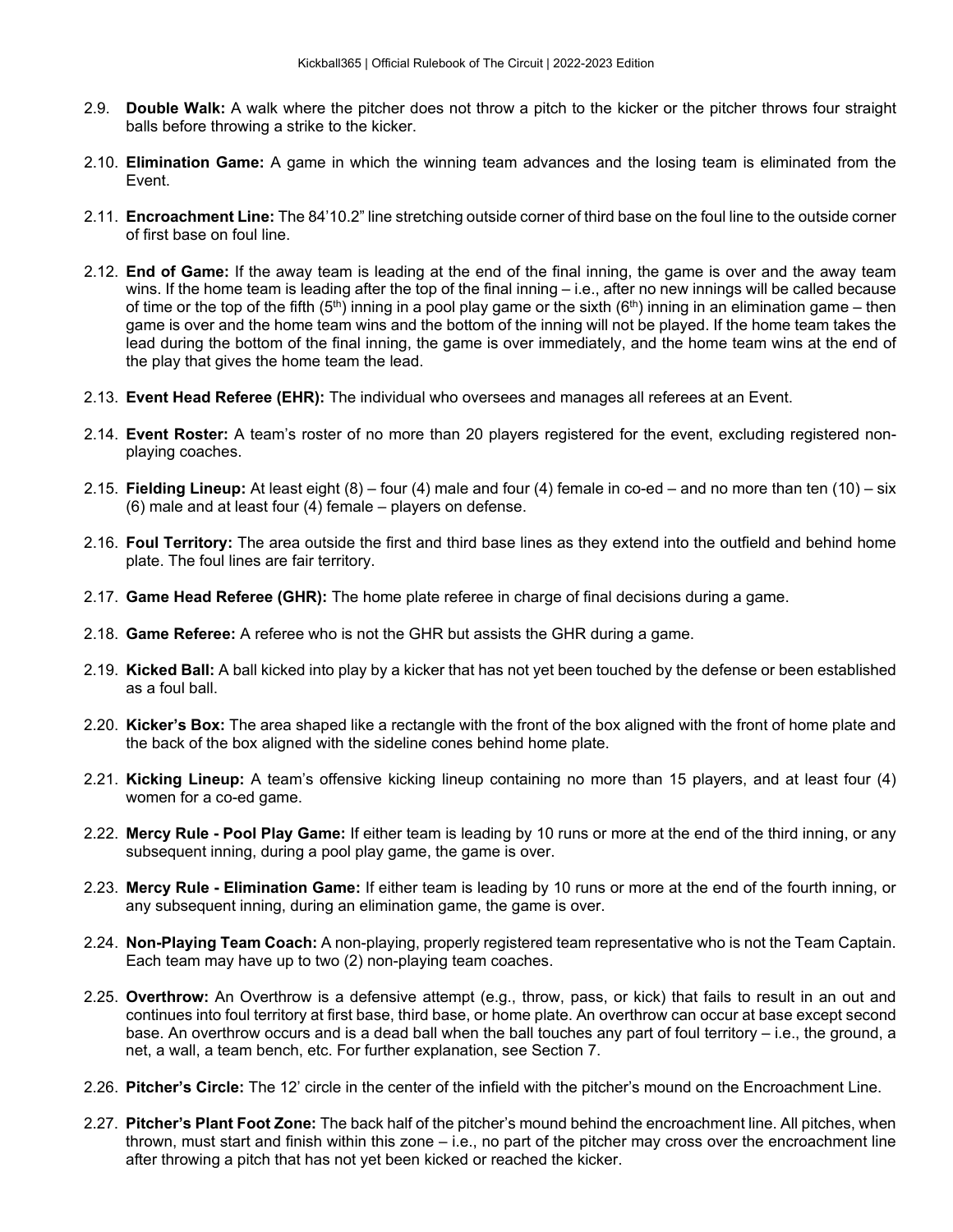- 2.28. **Pool Play Game:** The round-robin, non-elimination stage of a Circuit Event.
- 2.29. **Run Ratio:** A Team's Total Runs Scored divided by the sum of its Total Runs Scored and Total Runs Allowed (RS / (RS+RA)). Run Ratio cap is enforced at ten (10) runs from the total runs scored by the losing team.
- 2.30. **Running Lane:** The area in foul territory that begins eight (8) feet before first base. A kicker is out if the kicker fails to enter the running lane at least eight (8) feet before reaching first base and there is a defensive attempt (a tag, throw, or pass) on the runner. If a kicker fails to enter the running lane in time, it will be considered offensive obstruction. A kicker is safe if a defender enters the running lane while occupied by the kicker, which will be considered defensive obstruction. A dead ball is called for any running lane violation at the time the violation occurs. In the event of offensive obstruction, the runner is out and all baserunners must return to the base on which they started the play. In the event of defensive obstruction, the runner approaching first base is awarded first base and all other baserunners are awarded the base they were approaching when the obstruction occurred.
- 2.31. **Safety Base:** The base in foul territory adjacent to first base. All kickers advancing to first base after a kick must use the safety base unless there is no play at first base and no defender is occupying first base. Failure to run to the safety base will result in an out on the runner approaching first base, a dead ball, and all baserunners being forced back to the base on which they started the play.
- 2.32. **Strike:** A pitch is a strike if the ball remains on the ground or bounces at least twice before reaching the front of the plate and is 12" or less (measured from the *bottom* of the ball) off the ground through the strike zone or when it reaches the front of the kicker OR the kicker attempts to kick the ball and misses.
- 2.33. **Team Captain:** A team player or coach designated as the team representative responsible for communicating with the GHR and opposing team captain.
- 2.34. **Timeout:** An intentional halt in play called by the GHR.

# 3. FIELD & EQUIPMENT

The field shall be laid out and played on according to the instructions below. All players must comply with the equipment guidelines below. These rules are designed for safety.

#### 3.1. PLAYING FIELD

The infield shall be a 60' square beginning where the first base line and third base line intersect behind home plate. The Pitcher's Circle is in the center of the infield. The Encroachment Line runs from the outside corner of third base on the foul line to the outside corner of first base on foul line. All bases are part of fair territory. The Pitcher's Circle and Kicking Box shall be laid out as shown in Diagram 1.

If both Team Captains believe a field is unsafe or a change is required, they may appeal to the Event Head Referee for a change. It is the Event Head Referee's sole decision to approve or deny a field change, and that decision is final.

#### 3.2. SIDELINES

There are two sidelines on each field – the first base sideline and the third base sideline. Each sideline is 90' long and begins 12' from the point where the first and third base lines intersect behind home plate. The sideline does not include any part of the field parallel to the kicking box.

The kicking team's first base coach may stand between the first base line and the first base sideline. The kicking team's third base coach may stand between the third base line and the third base sideline. No other captain/coach, player, or spectator may stand in the area between each base line and each sideline during active play. The first violation of this rule will result in a warning. A second violation of this rule will result in a yellow card for the team captain and the offending player(s), if applicable. A third violation of this rule will result in a red card for the team captain and the offending player(s), if applicable.

K365 will mark the sidelines, base coaches' boxes, and spectator areas as practicably as possible on each field.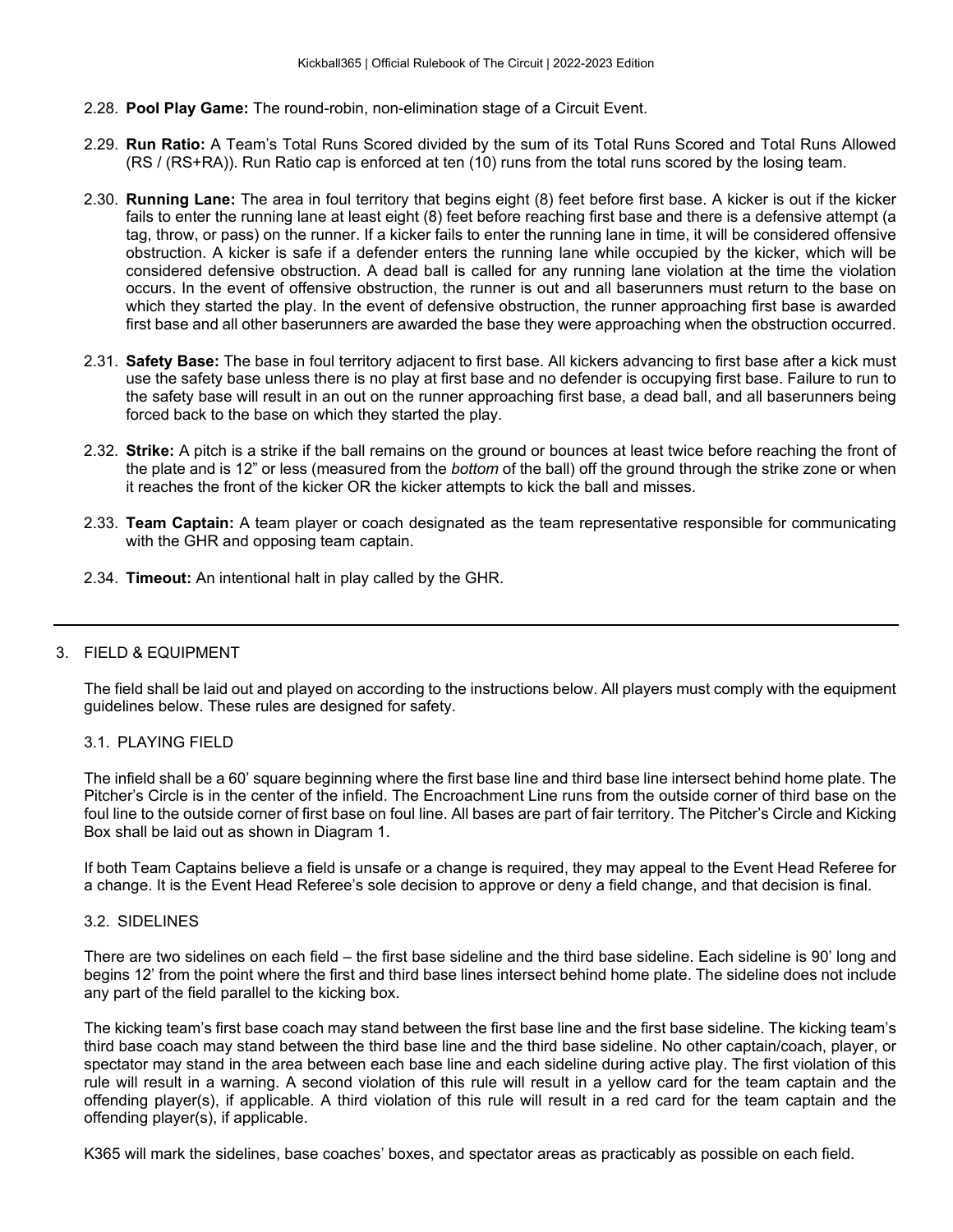# 3.3. EQUIPMENT

All equipment worn by a player is considered an extension of the player.

- 3.3.1. **Ball:** A Baden KBS-10.
- 3.3.2. **Jerseys:** Teams may wear their own jerseys or league shirts. Jerseys may contain team names, players' names, logos, and numbers. Jerseys may not contain profanity or offensive or lewd language.
- 3.3.3. **Footwear:** All players must wear closed toe shoes. Metal cleats are not allowed.
- 3.3.4. **Gloves:** No defensive player may wear gloves while in the defensive lineup on the field.
- 3.3.5. **Foreign Substances:** No player may have a foreign substance on their hand(s) during any Event. In the event a foreign substance is discovered on a player's hand, that player will receive an automatic Red Card.

# 4. ROSTERS & LINEUPS

#### 4.1.GENERALLY

- 4.1.1. All rosters must comply with the roster guidelines found in The Structure of the Circuit document. Failure to comply with the roster guidelines will result in the forfeit of the game(s) in which that team plays and that team or its captain may face additional disciplinary action.
- 4.1.2. A team must have at least eight (8) players four (4) each of male and female players in a co-ed game in the kicking and defensive lineup to start any game.

#### 4.2.KICKING LINEUP

- 4.2.1. Team Captains must exchange written lineups prior to the start of a game. The lineups must contain a kicking lineup of no more than 15 kickers and a list of bench players, if applicable. K365 will provide standard lineup cards at each Event.
- 4.2.2. Lineups may change from game to game during an Event. Lineups may not change during the game except due to proper substitutions in compliance with the substitution or injury rules.
- 4.2.3. In a co-ed game, the Team Captain must identify its female players if requested.
- 4.2.4. In a co-ed game, the kicking lineup must have at least four (4) females and four (4) males. In a women's game, the kicking lineup must have at least eight (8) players.
- 4.2.5. A player who is not listed on the lineup as a kicker or substitute is ineligible to play in that game.
- 4.2.6. Once a game starts, each kicker must kick in the order listed on the kicking lineup.
	- 4.2.6.1. If a pitch is thrown to a kicker who is kicking out of order, the kicker is automatically out if the opposing team's captain notifies the GHR the kicker is out of order before a pitch is thrown to the next kicker in the lineup – i.e., if the #4 kicker is skipped and the #5 kicker kicks out of order and reaches base, but the opposing team notices the error and communicates the error to the GHR before a pitch is thrown to the #6 kicker, then the #5 kicker is out.
- 4.2.7. Except after a proper substitution or injury, if a player is unable to kick in that player's spot in the lineup, that player's kicking spot is recorded as an out and the next kicker in the lineup will follow.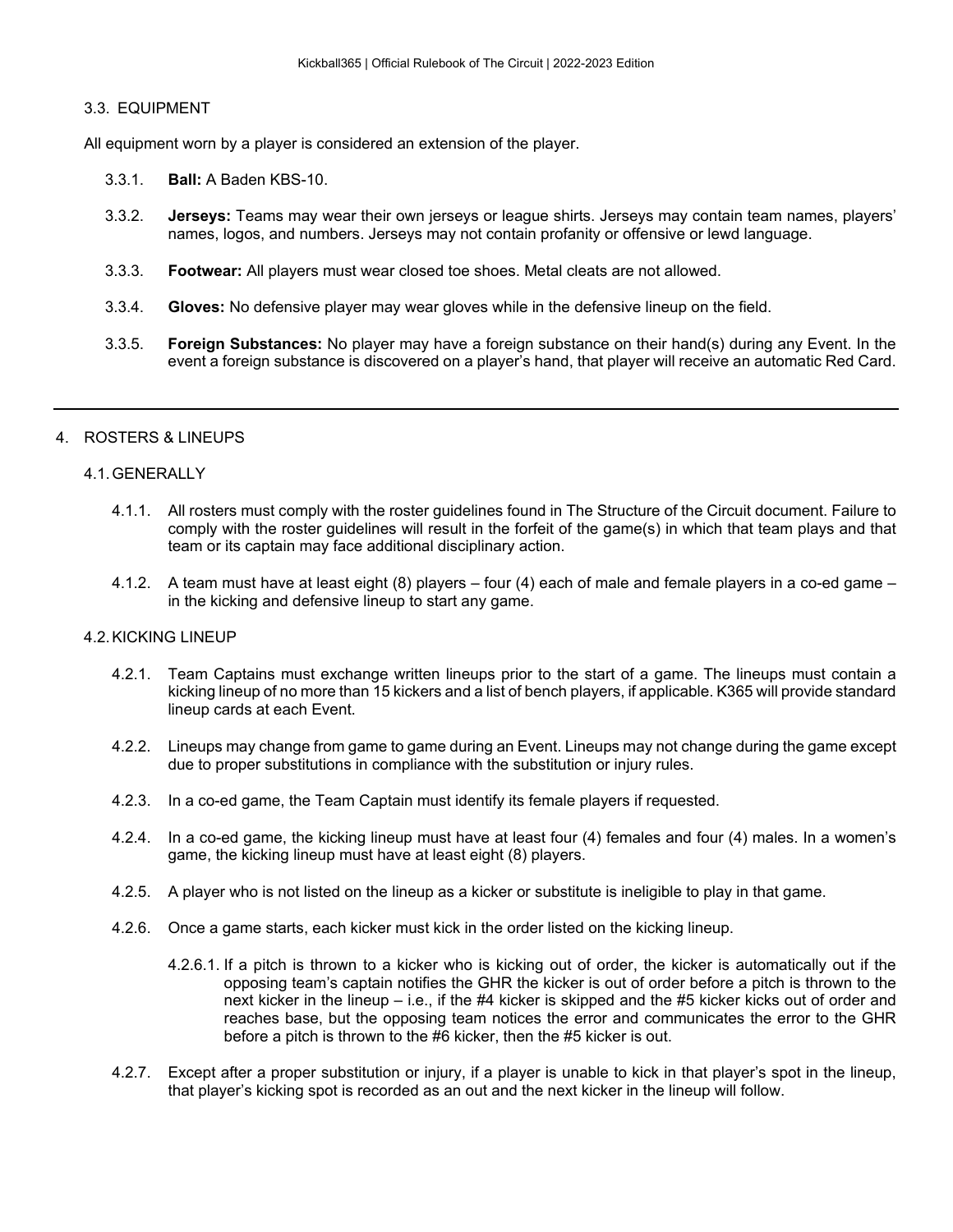# 4.3.DEFNSIVE LINEUP

- 4.3.1. A team must play at least eight (8) but not more than ten (10) players on defense. In a co-ed game, the defensive lineup must contain at least at least four (4) male and four (4) female players, unless required to play down one or more players pursuant injury substitution requirements, red card penalties, or both.
	- 4.3.1.1. A co-ed team cannot continue a game with less than three (3) female defenders or less than three (3) female kickers in the lineup.
	- 4.3.1.2. A co-ed team cannot continue a game with less than six (6) total players in the kicking or defensive lineup, with at least three (3) each of male and female players. For example, if a co-ed team has only four (4) female players on its roster and one (1) of those female players receives a red card during a game or injury forces a female player out of the Event, that team may complete the game with only three (3) female players but not be allowed to play the following game, if applicable, in that Event.
- 4.3.2. A defensive lineup must always have a pitcher and a catcher, but no more than one (1) of each on the field. A team may only switch or substitute a defensive player at pitcher or catcher once per defensive inning. Any attempt to or actual additional switch or substitution will result in a Yellow Card to the Captain and the prior catcher or pitcher will return to that position.

# 4.4.INJURIES & SUBSTITUTIONS

- 4.4.1. If a player is injured or ill, that player's Team Captain may substitute a member of the same sex for that player. If a proper substitution cannot be made (i.e., a co-ed team with only four rostered female players loses a female player to injury), then the game will continue with the injured player's spot in the lineup recorded as an out.
- 4.4.2. An injured player who does not kick in that player's spot in the lineup may not return to the game.
- 4.4.3. A player removed more than once during a Circuit Event may not play the rest of that day.
- 4.4.4. A co-ed team must forfeit the game if injury results in that team having less than three (3) male or three (3) female players in the lineup.
- 4.4.5. A co-ed team must forfeit remaining games and withdraw from an Event if injury results in that team having less than three (3) male or three (3) female players in its lineup.

# 4.5.SUBSTITUTIONS

- 4.5.1. A Team Captain must report any substitution offensive or defensive to the opposing Team Captain and the GHR prior to any substitution occurring.
- 4.5.2. A team is limited to no more than three (3) substitutions of the same sex during a game. In COT, each team receives one (1) additional substitution. A substitution may be made for any kicker or defensive player at any time.
- 4.5.3. A legitimate injury substitution does not count towards that team's substitution limit.
- 4.5.4. If a Team Captain does not report a substitution to the opposing Team Captain and GHR, then (i) the substitution is considered used and counts against the maximum, (ii) the substituted player is removed and ineligible to play in the rest of the game, (iii) the current kicker is out, if the offending team is kicking at the time, (iv) the improperly substituted player is removed from the defensive lineup, if the offending team is on defense at the time, and the defensive team must play down one player for the rest of that half of the inning, and (v) the Team Captain will receive a yellow card.
- 4.5.5. If the GHR determines a team faked an injury at any time, the offending team must forfeit the game and the Team Captain is suspended for the rest of the Event.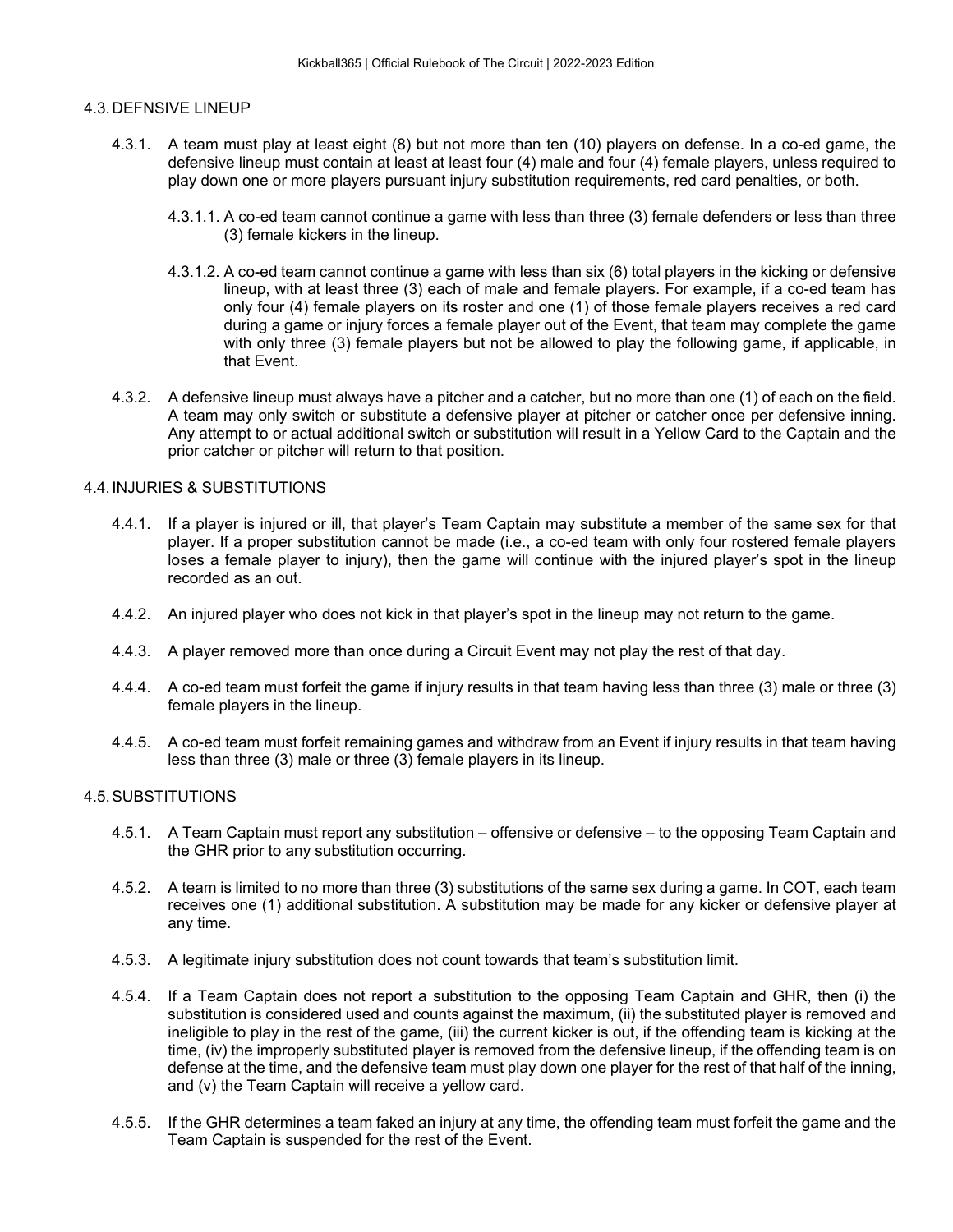#### 5. PLAYING THE GAME

The following rules govern how all K365 games will be played. The following rules are in addition to and do not supersede the sportsmanship and spirt of the game rules.

#### 5.1.GENERAL GAME MANAGEMENT

- 5.1.1. GHR's control each game. If a head referee must stop a game for injury, the time attending to the injured player will be added to the game time clock. If a head referee must stop a game to resolve a rules or ingame dispute, no time will be added to the game time clock.
- 5.1.2. Games will not be stopped or postponed for weather unless the owners and/or Event Head Referee deems the playing surface or fields unsafe. No player must continue playing a game if that player believes continued play is unsafe.
- 5.1.3. The game score is the total number of runs scored by each team when the game ends.
- 5.1.4. Once a ball is kicked into fair territory and a play is made by the defense, "time" is called once the ball is returned to the pitcher and the pitcher establishes position within the pitcher's mound. When "time" is called, all baserunners must stop at the base to which they are running unless the pitcher leaves the pitcher's mound again and attempts to make a defensive play on any advancing runner.

# 5.2.POOL PLAY GAMES

- 5.2.1. A pool play game must last at least three (3) innings to count as an official game. A pool play game will last the shorter of five (5) innings or 60 minutes unless there is a Mercy Rule. No new inning may begin in a pool play game if 55 minutes have elapsed since the game start time.
- 5.2.2. If the home team leads the away team when the top half of the inning ends and the game is in the fifth inning or 55 minutes of game time elapsed during the top half of the subject inning, the game is over, and the teams will not play the bottom half of that inning or play any additional innings.
- 5.2.3. If the game is tied going into the bottom half of the fifth inning or the inning during which the game timer reaches 55 minutes, and the home team scores during the bottom half of the inning, the game is over and the home team wins by one run (the run that broke the tie).
- 5.2.4. A pool play game may end in a tie.
- 5.2.5. Captains will play Rock-Paper-Scissors prior each pool play game. The winning captain will choose to be the home or away team.

#### 5.3.ELIMINATION GAMES

- 5.3.1. An elimination game must last at least four (4) innings to count as an official game. An elimination game will last the shorter of six (6) innings or 65 minutes, unless there is a Mercy Rule. No new inning may begin in a pool play game if 60 minutes have elapsed since the game start time.
- 5.3.2. If the home team leads the away team when the top half of the inning ends, and the game is in the sixth inning or 60 minutes of game time elapsed during the top half of the subject inning, the game is over, and the teams will not play the bottom half of that inning or play any additional innings.
- 5.3.3. An elimination game cannot end in a tie. If a game is tied at the end of the last inning, the game will continue in COT and, if necessary, a COT Shootout. If the game goes into a COT Shootout, the team that wins in a COT shootout will earn one (1) run in addition to that team's score at the end of COT (i.e., in a game tied 2-2 at the end of two COT innings, the team that wins in a COT Shootout will win 3-2).
- 5.3.4. The higher seeded team gets the choice of being the home or away team in an elimination game.
- 5.3.5. There is no time limit in a Championship Game.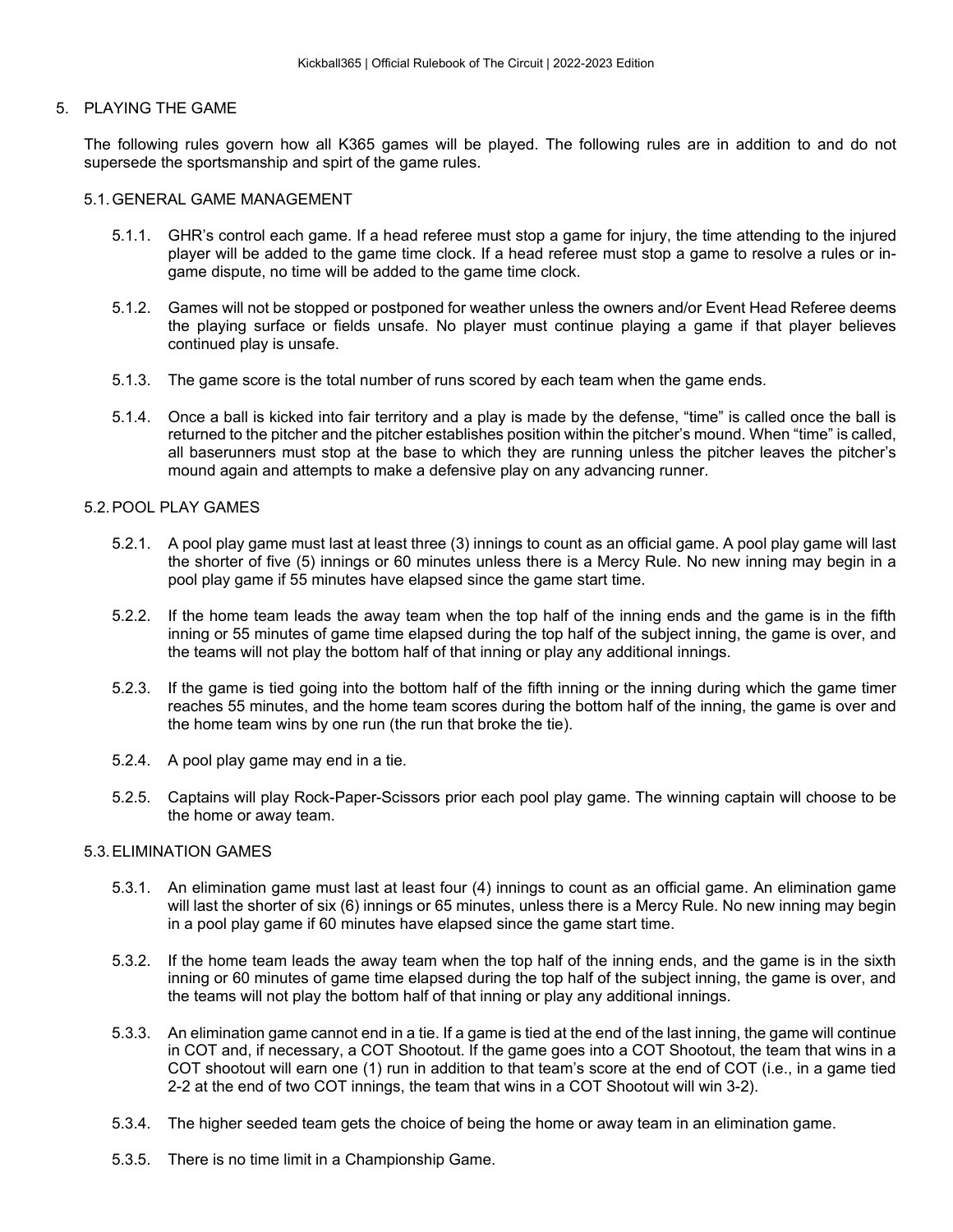# 5.4.CIRCUIT OVERTIME (COT)

- 5.4.1. COT beings if an elimination game is tied at the end of six (6) innings or when the game clock expires. A game will not play more than two (2) COT innings. If the game remains tied after two COT innings, the game goes into a COT Shootout.
- 5.4.2. Kicking lineups continue with the next kicker in the lineup after that team's last out recorded in regulation. Kicking lineups may not change in COT, except in the event of a valid injury substitution.
- 5.4.3. Defensive lineups are limited to eight (8) (four (4) of each sex in a coed game), but no less than six (6) (in the event of injury limitations or red card penalties, three (3) of each sex in a coed game) total players.

- 5.4.4. In a coed game, a team may continue play with only three (3) male or three (3) male players if an injury in forces that team to do so. The injured player's spot in the lineup is an automatic out. A team must forfeit if injury requires that team to play with less than three (3) male or female players.
- 5.4.5. There is no time limit for COT.
- 5.4.6. In the first inning of COT, each kicking team begins with no runners on base.
- 5.4.7. In the second inning of COT, each kicking team begins with the last kicker from the previous inning as a baserunner on second base. A kicking team may not substitute a new baserunner for the last kicker to start the second inning of COT on second base except if the last kicker in the prior inning suffers a legitimate injury and such a substitution is approved by the GHR.

#### 5.5.CIRCUIT OVERTIME (COT) SHOOTOUT

- 5.5.1. If teams remain tied after two COT innings, the game moves to a COT Shootout.
- 5.5.2. Defensive lineups remain the same as in COT.
- 5.5.3. Each team will choose any five (5) kickers, one (1) of which must be female in a co-ed game. Each kicker will kick with the bases empty and eight (8) defenders (four (4) each of male and female players). Each team will kick all five (5) kickers in a row in any order that team chooses. Each kicker must be in the lineup at the end of the COT innings.
- 5.5.4. You may not substitute for a kicker in a COT shootout.
- 5.5.5. Each kicker will receive a pitch until that pitch results in a successful kick, an out, a strike, or a foul.
- 5.5.6. A kicker who successfully reaches first base, second base, third base, or kicks a homerun without recording an out will receive one (1) point for each base reached – i.e., one (1) point for first base, two (2) points for second base, three (3) points for third base, and four (4) points for a homerun. If a kicker is thrown or tagged out while running to any base, that kicker will receive zero (0) points, regardless of how many bases that kicker reached prior to the out.
- 5.5.7. A kicker who takes a pitch that is called a ball will receive one (1) point for each pitch that is called a ball and will remain the kicker until there is an out or the kicker successfully reaches a base.
- 5.5.8. A kicker who takes a strike, fouls off the pitch, or kicks into an out will receive zero (0) points.
- 5.5.9. If defensive encroachment is called in a shootout, the kicker is awarded one (1) point (as if the pitch were called a ball) and the at-kick will continue until the kicker reaches base, a strike or foul occurs, or the defense records an out.

<sup>5.4.3.1.</sup> If a player receives a red card during a game, that team must play down one defender of the same sex as the player who received a red card.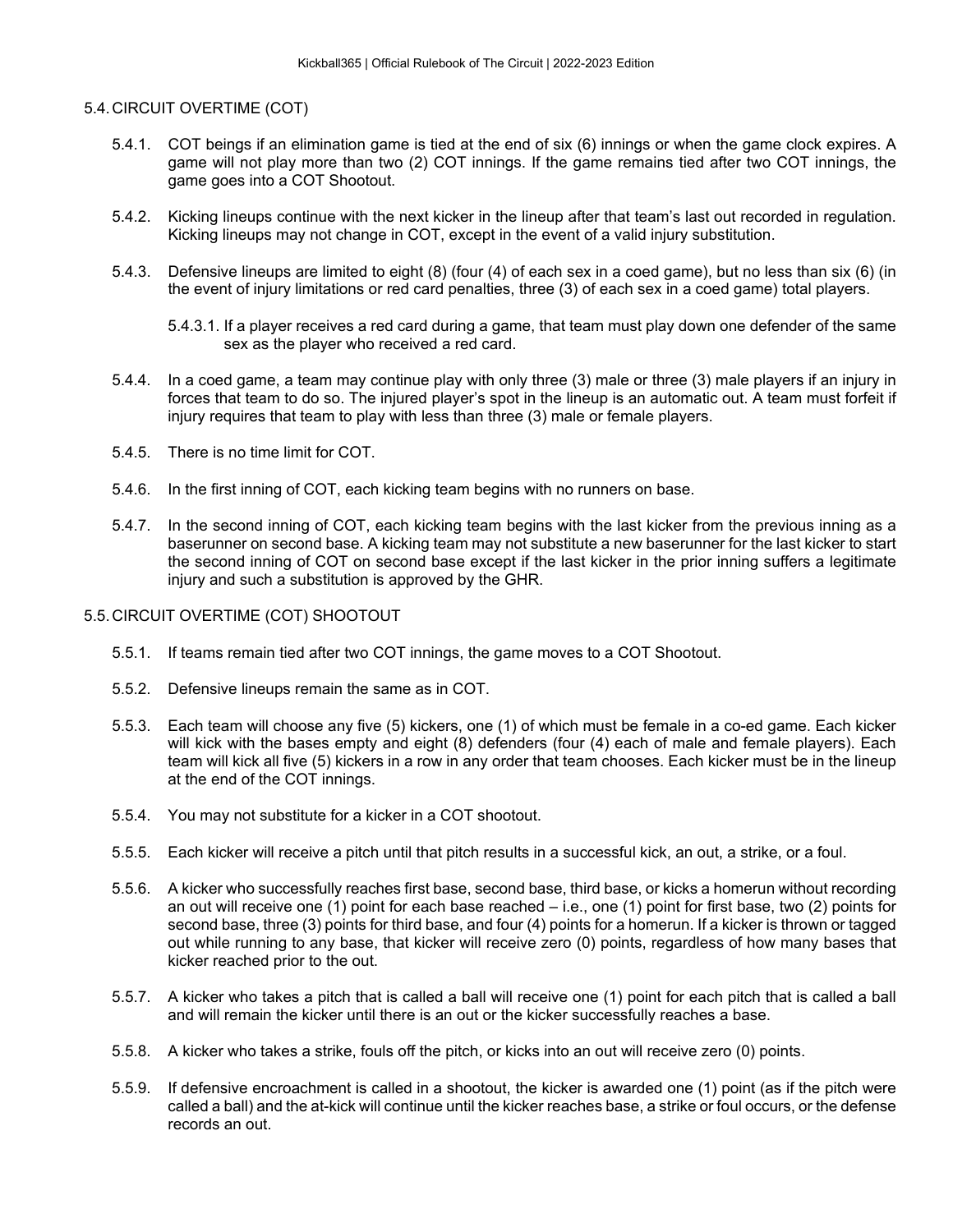- 5.5.10. If the score is tied after each team kicks five (5) kickers, the shootout moves to "sudden death" and each team will choose one (1) kicker at a time, but no more than three (3) males in a row in a co-ed game, until one team scores and the other does not and the inning ends.
- 5.5.11. There is no time limit in a shootout.
- 5.5.12. In a COT shootout, a kicker may not kick more than one (1) time unless and until every other kicker in the lineup at the end of regulation has already kicked.

# 5.6.EJECTION

- 5.6.1. In the event a player in the kicking lineup is ejected from a game, that player's kicking spot will count as an automatic out the next time kicking lineup reaches that spot and that player's team must play down one player of the ejected player's sex for the rest of the game.
- 5.6.2. A team may not use a substitute for an ejected player and must play down one player of the same sex as the ejected player when on defense.
- 5.7.PITCHING (BALLS, STRIKES, FOULS & WALKS)
	- 5.7.1. A pitcher must deliver each pitch by hand with the pitcher's plant foot in the back half of the pitcher's circle and without any part of the pitcher's body touching or crossing the encroachment line prior to. Failure to do so is encroachment.
	- 5.7.2. A pitcher may deliver the pitch by hand in any style the pitcher chooses.
	- 5.7.3. A kicker is out if the kicker receives four (4) combined strikes and fouls or if any pitch that contacts the kicker is caught by a defender prior to touching the ground without using the ground to control the ball.
	- 5.7.4. A pitch is a strike if the ball
		- 5.7.4.1. Remains on the ground or bounces at least twice before reaching the front of the plate, and
		- 5.7.4.2. Is 12" or less (measured from the *bottom* of the ball) off the ground through the strike zone or when it reaches the front of the kicker, or
		- 5.7.4.3. The kicker attempts to kick the ball and misses.
	- 5.7.5. To be a strike, any pitched ball must cross home plate within 12" of the sides of and above (when measured from the bottom of the ball) home plate. "Back door strikes" are permissible as shown on the strike zone diagram.
	- 5.7.6. A foul ball is a ball that is kicked
		- 5.7.6.1. Above the kicker's waist; or
		- 5.7.6.2. With the kicker's plant foot outside the kicker's box, or
		- 5.7.6.3. That lands in foul territory, or
		- 5.7.6.4. That is touched by a defensive player in in the catcher's box or foul territory before entering fair territory.
	- 5.7.7. A foul ball is also a ball that is kicked out of the catcher's box and into fair territory but rolls into foul territory prior to reaching first or third base and before being touched by a defensive player. A defensive player's position in fair or foul territory cannot make a ball fair or foul. Home plate is fair territory.
	- 5.7.8. A foul ball is live and may be caught at any time prior to hitting the ground. Baserunners may tag and advance on a caught foul ball.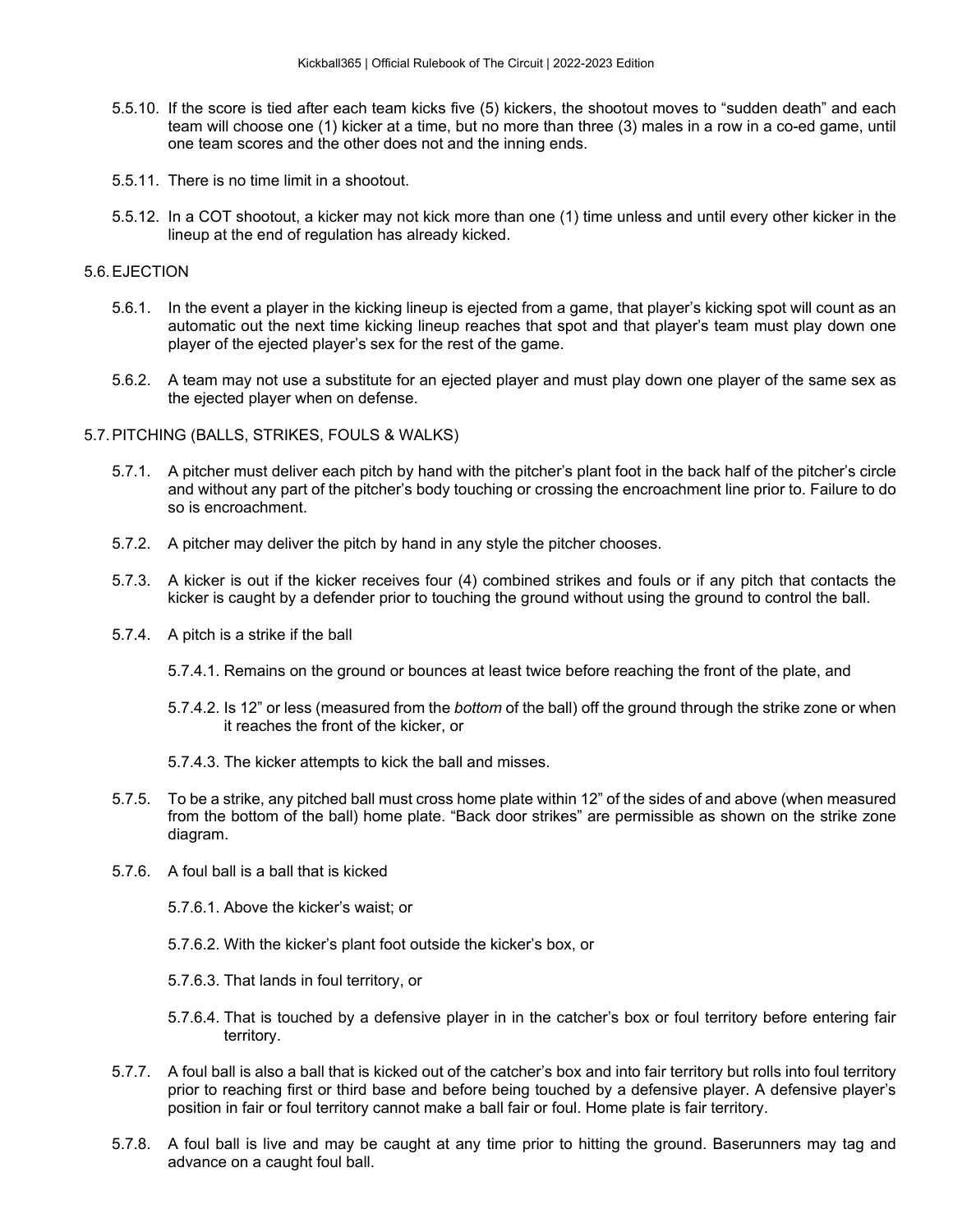- 5.7.9. A pitch is a ball if it is not called a strike or foul ball.
- 5.7.10. A kicker earns a one-base walk if, after at least one (1) strike or foul, a pitcher throws four (4) balls or the kicker is intentionally walked.
- 5.7.11. A kicker earns a two-base walk if, prior to throwing a strike or foul, the pitcher throws four (4) balls or the kicker is intentionally walked.
- 5.7.12. A pitcher or Team Captain may intentionally walk any kicker by declaring an "intentional walk" to the GHR.
- 5.7.13. All baserunners who would be forced to advance on a kicked single or double will go to the next base in the event of a walk that requires such a force. All baserunners who would not be forced to advance in such a scenario will remain on their base.

#### 5.8.KICKING

- 5.8.1. In order to reach a base successfully, a kicker must kick a pitch at or below the waist with the plant foot at least touching the back of the kicking box and with no part of the plant foot in front of the plate.
- 5.8.2. If a kicker kicks the ball and it hits the kicker a second time in foul territory or in furtherance of the kicking motion in fair or foul territory (including a "trap"), it is a double kick and a foul ball.
- 5.8.3. If a kicker kicks the ball and it hits the kicker a second time in fair territory after the kicking motion is complete, it is a double kick, an out, and a dead ball. Any double kick that does not hit the ground may still be caught by the defense for an out.
- 5.8.4. A kicked ball is fair if kicked in compliance with Rules 5.8.1, 5.8.2, and 5.8.3, and
	- 5.8.4.1. it lands on or passes in front of home plate into the playing field, and
	- 5.8.4.2. is touching or between the two baselines, including on home plate, when first touched by a defensive player or baserunner, or stops completely, or
	- 5.8.4.3. is touched by a defender who is established in fair territory before landing in foul territory (i.e., a defender standing in fair territory can make a ball touched in foul territory a fair ball), or
	- 5.8.4.4. it passes first or third base in the air after having landed on or between the baselines, or
	- 5.8.4.5. it lands inside the baselines in fair territory after passing first or third base.
- 5.8.5. A Team Captain can declare an intentional out for any kicker prior to a pitch being thrown but cannot do so if a pitch has been thrown.
	- 5.8.5.1. If an intentional out is called by a captain after a pitch is thrown, the captain will receive a yellow card and the team will forfeit the right to declare the intentional out and receive a two-base walk.
	- 5.8.5.2. If an intentional out is declared, the defensive team may accept the out or decline the out and send the kicker to second base (with all runners advancing if forced to do so). The kicker must accept the defensive team's decision to accept or decline the out.

#### 5.9.BASERUNNING (RUNNING LANE, SAFETY BASE, FORCE PLAYS, TAGGING UP)

5.9.1. A kicker running to first base is out if the kicker fails to enter the running lane at least eight (8) feet before reaching first base and there is a defensive attempt (a tag, throw, or pass) on the runner. If a kicker fails to enter the running lane at least eight (8) feet prior to reaching first base, it will be considered offensive obstruction. A kicker is safe if a defender enters the running lane to field a ball while occupied by the kicker, which will be considered defensive obstruction.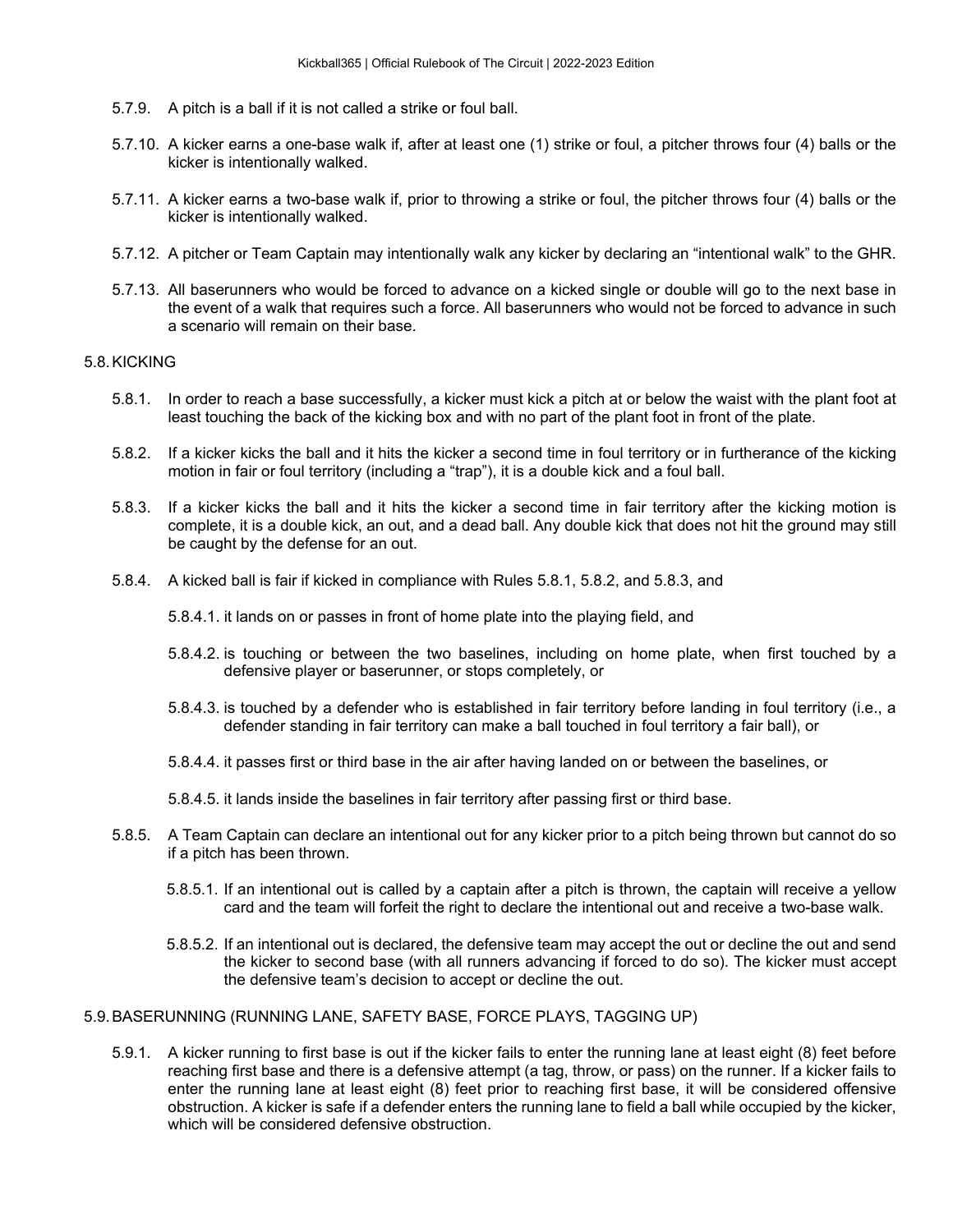- 5.9.2. A kicker running to first base must run to and touch the safety base to be called safe. A kicker running to first base is out if the kicker does not use the safety base while a defender is occupying first base.
- 5.9.3. A kicker running to first base who is called safe may overrun the base. If the kicker runs past first base and makes an attempt to advance to second base (i.e., makes a hard turn with the intent to begin running to second base), the ball remains live and the defense may attempt to tag the kicker or any other baserunners who leave their base.
- 5.9.4. A baserunner is out if
	- 5.9.4.1. the baserunner is not on base when the ball is kicked;
	- 5.9.4.2. if the baserunner attempts to steal a base;
	- 5.9.4.3. a kicked ball strikes the baserunner before being touched by a defender and while the baserunner is not on base;
	- 5.9.4.4. a kicked ball is touched by a defender and subsequently hits the baserunner at or below the baserunner's shoulder level while the baserunner is standing or running;
	- 5.9.4.5. a kicked ball is touched by a defender and subsequently hits the baserunner anywhere on the baserunner's body while sliding;
	- 5.9.4.6. a defensive player controls the ball and any part of the controlled ball or defensive player's body touches the base to which a baserunner is advancing;
	- 5.9.4.7. the baserunner interferes with a defensive player;
	- 5.9.4.8. the baserunner passes another baserunner;
	- 5.9.4.9. the baserunner is forced to the next base but remains on the base and is contacted by the ball.
- 5.9.5. A baserunner is awarded the base to which the baserunner was running if the kicked ball is touched by a defender and subsequently hits the baserunner's neck or shoulder while the base runner is standing or running.
- 5.9.6. A baserunner has the right of way in the base path. A baserunner is out if the baserunner runs more than four (4) feet outside the base path to avoid a tag or throw. A baserunner may run more than four (4) feet outside the base path for safety reasons (i.e., to avoid a collision or injured player) if done solely for that purpose and not to avoid a tag or throw.
- 5.9.7. If a base moves during play, a baserunner is on base if touching the area where the base should be.
- 5.9.8. A baserunner may advance to the next base on a caught fly ball only by remaining on the original base until the ball is caught or returning to the original base after the ball is first touched by the defensive player. Failure to "tag up" will allow the defense to attempt to record an out by touching the baserunner with the ball or touching the original base while in possession of the ball. The defense may appeal to the GHR for an out called on a baserunner the defense believes did not properly tag up on a caught fly ball and the GHR will confer with other referees to determine if the baserunner is safe or out.
- 5.9.9. A baserunner must touch every base the baserunner passed if forced to return to the original base.
- 5.9.10. Two baserunners may not occupy the same base while the ball is in play. If two baserunners occupy the same base while a ball is in play, the lead baserunner is out if that baserunner was forced to move to the next base or the trailing baserunner is out if that baserunner was not forced to advance to the shared base.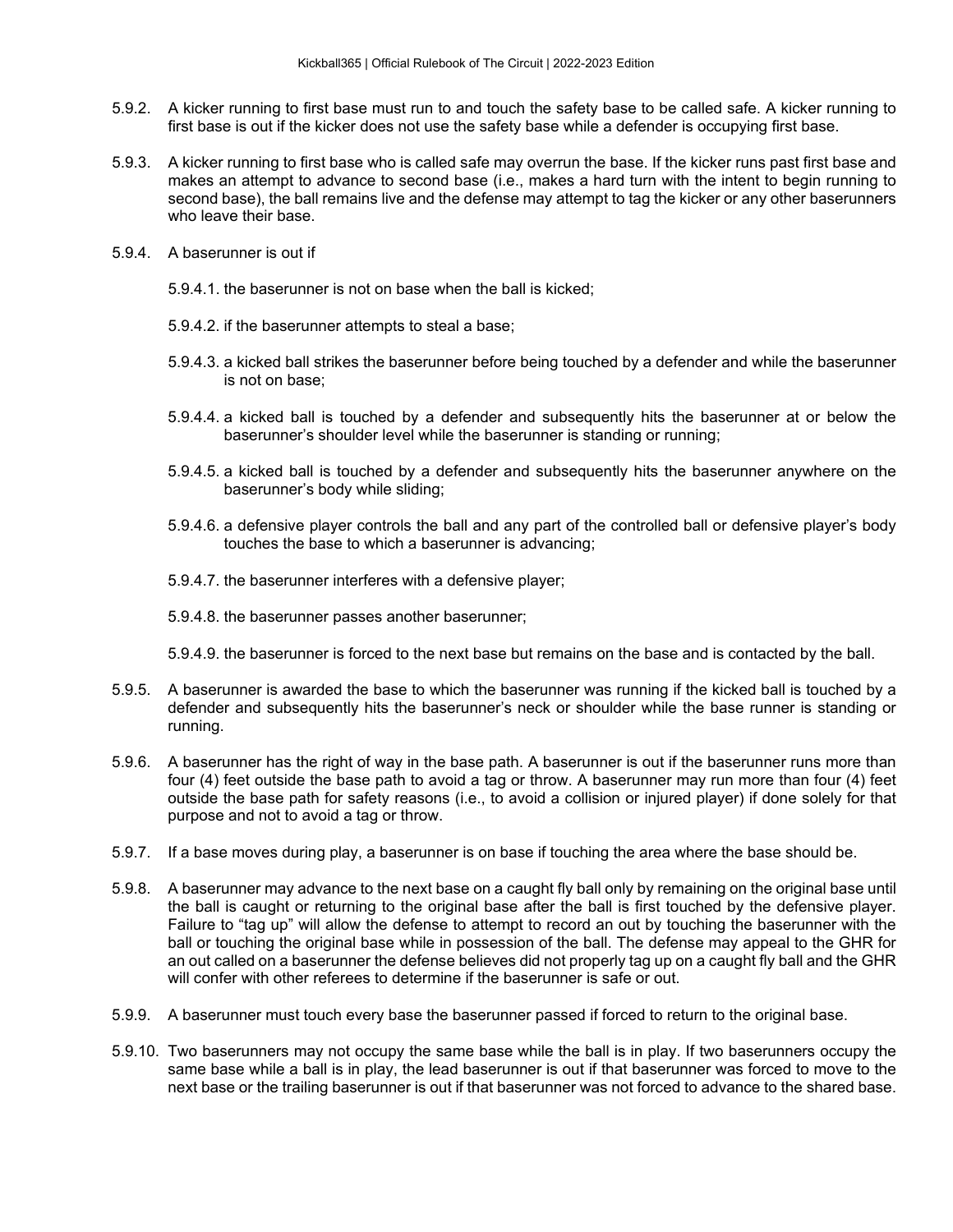5.9.11. A baserunner may not advance further than permitted under the rules (e.g., following a dead ball, time out, or overthrow). In the event a baserunner is out of position when "time" is called, the GHR will return each such baserunner to the appropriate base and may call a baserunner out for failure to properly "tag up" or for missing a base while running the bases.

# 6. ENCROACHMENT, OBSTRUCTION & INTERFERENCE

# 6.1.ENCROACHMENT

- 6.1.1. Pitcher encroachment occurs if the pitcher delivers the pitch with the plant foot outside the back half of the pitcher's circle or with any part of the pitcher's body over the encroachment line. A pitcher does not encroach if field conditions cause the pitcher to fall over the encroachment line while delivering the pitch.
- 6.1.2. Catcher encroachment occurs if, when the ball is kicked or passes by the kicker, (1) any part of the catcher's body is not completely behind the back horizontal plane of the kicker or (2) the catcher is out of either side of the kicker's box.
	- 6.1.2.1. Catcher encroachment also occurs if the catcher is not behind the kicker when a pitch is thrown (unless field constraints would require otherwise).
- 6.1.3. Fielder encroachment occurs when any part of the fielder's body crosses the encroachment line before a pitched ball is kicked or reaches the kicker.
- 6.1.4. Encroachment is penalized by adding two (2) balls to the kicker's count or allowing the result of the play to stand. If two balls are added to the count and that would result in at least four (4) balls to the kicker, the kicker is walked and any additional ball over four (4) is added to the next kicker.
	- 6.1.4.1. In a COT shootout, encroachment is penalized by adding one (1) point to the kicker's total and the kicker will be allowed to continue kicking until reaching base or an out is recorded.

# 6.2.OBSTRUCTION & INDUCEMENT

- 6.2.1. Defensive obstruction occurs when a fielder intentionally or unintentionally blocks, with or without contact, a baserunner's path to a base.
- 6.2.2. Defensive obstruction occurs at first base when the first baseman, attempting to catch a thrown ball, crosses into the running lane after the kicker has already entered the running lane.
- 6.2.3. Defensive obstruction occurs when a fielder is not making an active play on a kicked or thrown ball and stands or sets up on a base, blocks a base, or blocks a baseline.
- 6.2.4. Catcher obstruction occurs if the catcher impedes the kicker in any way.
	- 6.2.4.1. The first catcher obstruction results in a warning and two balls awarded to the kicker or the kicker may accept the result of the play.
	- 6.2.4.2. The second catcher obstruction results in the kicker being awarded first base or the result of the play.
	- 6.2.4.3. Intentional or reckless catcher obstruction may result in additional penalties.
- 6.2.5. If defensive obstruction occurs by a non-catcher, the obstructed runner is awarded the base the runner was approaching at the time of the obstruction and all other baserunners advance, but only if forced to do so. For example, if a defensive player obstructs a runner advancing from first base to second base, and the obstruction occurs just as the runner passes second base and a lead runner is still approaching third base, then the runner advancing to second base will be awarded third base and the runner still running to third base will be awarded home base and one run.
- 6.2.6. Offensive obstruction occurs if a baserunner forces or attempts to force contact with a defender.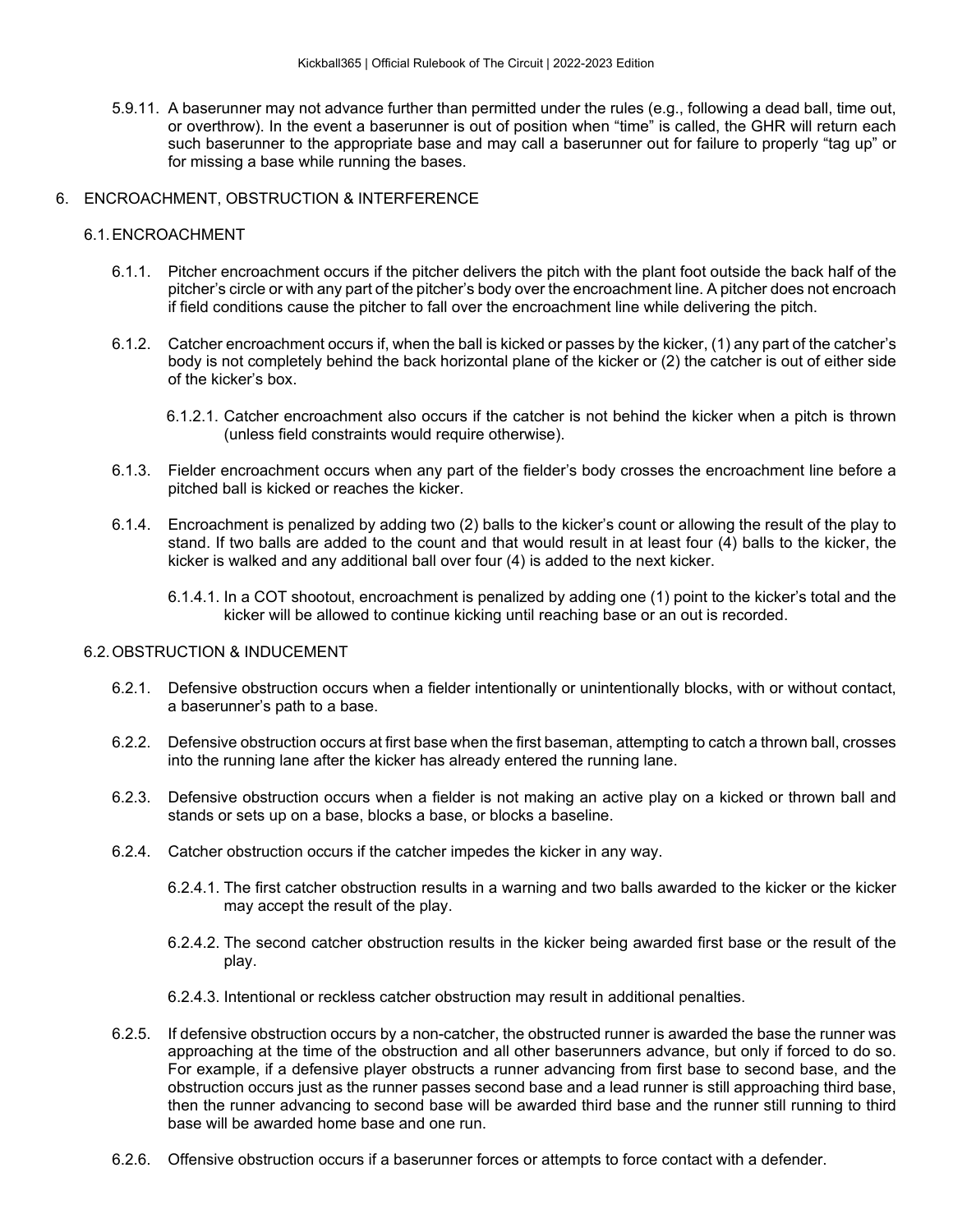- 6.2.7. If offensive obstruction occurs, the offending baserunner is out, a dead ball stoppage occurs, and all baserunners must return to the base where they started.
- 6.2.8. Inducement occurs when a kicker makes an unnatural move to initiate contact with the catcher or to draw a call for catcher inducement.
	- 6.2.8.1. The first inducement results in a warning and the defense may elect to add an additional strike to the count (if the pitch was not kicked) or take the result of the play (if the result was an out).
	- 6.2.8.2. The second inducement (by the same or any other kicker on the team) results in the kicker who commits the second inducement being called out.
- 6.2.9. There is no obstruction, and no obstruction defensive or offensive will be called if the offensive player could not have legally or reasonably advanced to the next base or if the offensive player did not make a reasonable attempt to advance.

# 6.3.INTERFERENCE

- 6.3.1. Interference occurs when an offensive player, team bench players and coaches, or spectators impede a defensive player attempting to make a play on a live ball or baserunner. Interference includes but is not limited to physical contact, verbal interference, or screening a defensive player from the ball. Interference can be intentional or unintentional.
- 6.3.2. If there is interference with a defensive player, a dead ball stoppage occurs and all baserunners must return to the last base reached unless the play resulted in a force to the next base.
- 6.3.3. A baserunner is out if the baserunner receives physical assistance from another player, coach or spectator.

# 7. OVERTHROWS & DEAD BALLS

- 7.1. An Overthrow is a defensive attempt (e.g., throw, pass, or kick) that fails to result in an out and continues into foul territory at first base, third base, or home plate.
- 7.2. An overthrow cannot occur at second base.
- 7.3. An overthrow occurs and is a dead ball when the ball touches any part of foul territory i.e., the ground, a net, a wall, a team bench, etc.
- 7.4. An overthrow at first base occurs when a defensive player makes a defensive attempt on a kicker running to first base from home plate that travels into and touches anything in foul territory. In the event of an overthrow at first base, the kicker is safe at first base and awarded second base. All other baserunners are allowed the base they were going to when the dead ball occurred unless the kicker being awarded second base forces the other baserunners to an additional base.
- 7.5. An overthrow at third base or home plate occurs when a defensive player makes a defensive attempt on a kicker running to third base or home plate that travels into and touches anything in foul territory. In the event of an overthrow at third base or home plate, all baserunners are awarded the base to which they were running when the dead ball occurs unless forced by other runners advancing on the dead ball ruling.
- 7.6. A dead ball is called by the GHR when play must stop for a play that may result in an unfair advantage for either team, including but not limited to the ball hitting a spectator, an overthrow, an injury, a flat ball, etc. In the event of a dead ball being called, all play stops and baserunners may not advance past the base to which they were running when the dead ball was called.

# 8. DISCIPLINE

8.1. A warning may be issued by the GHR or any other K365 representative to a player, non-playing coach, referee or anyone else attending an event who fails to adhere to these rules. A second warning may be issued but is not required before issuing further action.